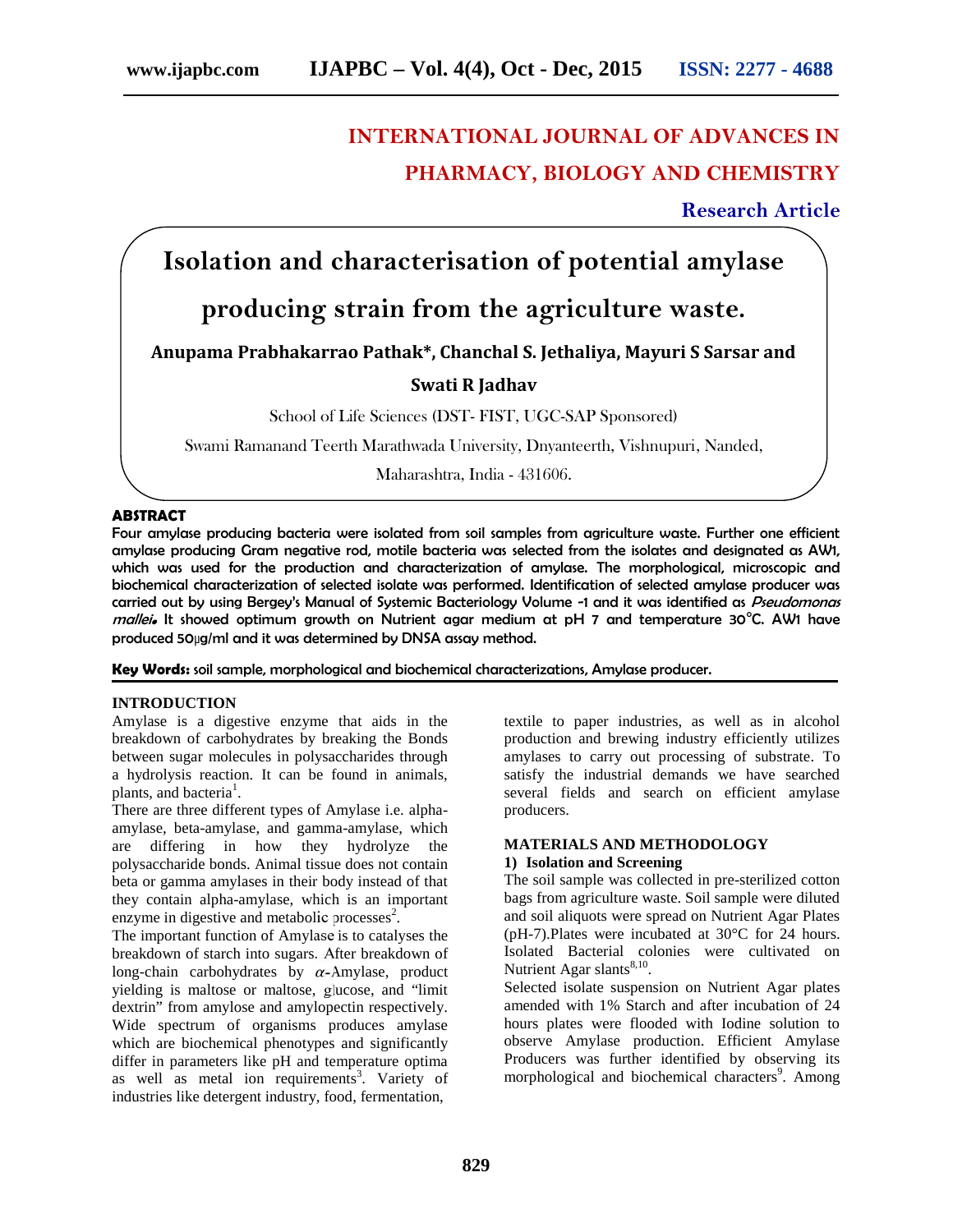four selected isolates, the most efficient, high yield strain was further used for production of amylase.

#### **2) Production, Extraction and Partial Purification**

The Amylase was produced in fermentation media containing NaCl 0.04%, peptone 0.20%, yeast extract 0.1% and starch 1%. pH was adjusted to 7 with 0.1 N NaOH. The media was sterilized by autoclaving at 121°C and 15 lbs pressure for 15 min. After cooling, the media was inoculated with 1% of the selected bacterial isolates and incubated at 30°C for 24 hours. The fermented liquor was centrifuged at 6000 rpm for 30 min and supernatant was used as the source of extracellular enzyme. The Amylase activity in the supernatant was determined by the spectrophotometric DNSA Assay method at 540  $nm^{11,12}$ .

#### **3) Enzyme Assay**

Determination of Amylase activity was carried out by measuring the release of reducing sugar from soluble starch. The reaction mixture contained starch and partial purified enzyme. The amount of reducing sugar released in the mixture was determined by the addition of 3 ml of 3, 5- dinitrosalicylic acid method followed by boiling for 5 min to develop color. For standard curve D-glucose was used and absorbance of the mixture was measured at 540 nm (Fig 1).Enzyme activity was calculate as the amount of enzyme releasing reducing sugar equivalent to 1 µmol glucose per minute under the assay condition, which give one unit of  $Enzyme^{1,12-14}$ .

### **RESULT**

Four Gram negative rods were isolated on nutrient agar plates. These were designated as AW 1, AW 2, AW 3, and AW4. All isolates were motile. Out of four isolates all were Catalase positive, two showed positive results towards citrate utilization , two isolate showed positive result for amylase, three isolate were urease positive results and all isolate showed negative result for cellulase, pectinase and laccase.

Carbohydrate metabolism for all isolate were also studied in which all isolates showed positive result for glucose, maltose, sucrose, and fructose while only two showed positive result for ribose and xylose whereas lactose utilization by all isolates were negative.

Isolate AW 1 showed luxuriant growth besides largest zone of hydrolysis on starch agar plates, therefore selected as amylase producer for further study. On the basis of morphological and biochemical characterization isolate AW 1 was identified as *Pseudomonas mallei* by using Berguye's manual of systemic bacteriology Vol 1. The production and purification of amylase by this isolate AW 1 was carried out. AW 1 has produced 50μg/ml amylase and it was determined by DNSA assay method. The enzyme was active at neutral pH and 30<sup>°C</sup> temperature.

#### **CONCLUSION**

In conclusion, Amylase producing bacteria was isolated and identified as *Pseudomonas mallei* from vicinity of agriculture waste. After production, partially purified 50μg/ml amylase was obtained by above strain and it may be commercialized after optimizing the favorable conditions for enzyme production.

### **ACKNOWLEDGMENT**

Authors are thankful to Hon'ble Vice Chancellor, S.R.T.M. University, Nanded for providing infrastructure and necessary facilities.

| Table 1                         |                                               |             |            |                   |  |  |  |
|---------------------------------|-----------------------------------------------|-------------|------------|-------------------|--|--|--|
| <b>Morphological Characters</b> |                                               |             |            |                   |  |  |  |
| <b>Characters</b>               | <b>Observed Character of selected isolate</b> |             |            |                   |  |  |  |
|                                 | AW1                                           | AW2         | AW3        | AW4               |  |  |  |
| <b>Size</b>                     | 1mm                                           | 2mm         | 1mm        | 0.5 <sub>mm</sub> |  |  |  |
| <b>Shape</b>                    | Circular                                      | Irregular   | Circular   | Circular          |  |  |  |
| Colour                          | Faint yellow                                  | White       | white      | White             |  |  |  |
| <b>Margin</b>                   | Entire                                        | Undulate    | Entire     | Entire            |  |  |  |
| <b>Surface</b>                  | Smooth                                        | Smooth      | Smooth     | Smooth            |  |  |  |
| <b>Elevation</b>                | Convex                                        | Flat        | Convex     | Raised            |  |  |  |
| Consistency                     | Mucoid                                        | Sticky      | Non sticky | Sticky            |  |  |  |
| Opacity                         | Opaque                                        | Transparent | Opaque     | Opaque            |  |  |  |
| <b>Grams Nature</b>             | Negative                                      | Negative    | Negative   | Negative          |  |  |  |
| <b>Motility</b>                 | Motile                                        | Motile      | Motile     | Motile            |  |  |  |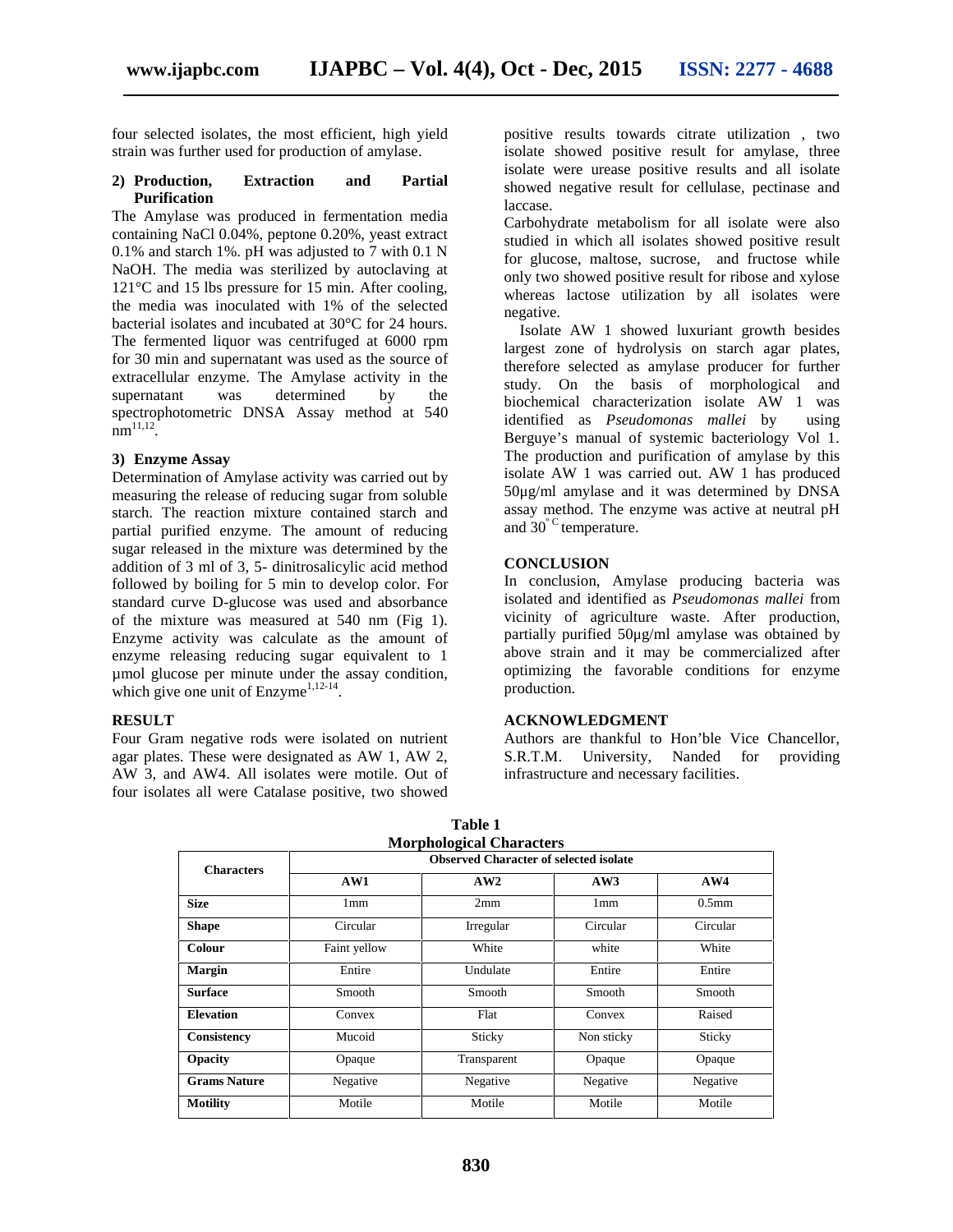| Diochemical characters of isolate. |                          |                                  |                          |                          |  |  |  |  |
|------------------------------------|--------------------------|----------------------------------|--------------------------|--------------------------|--|--|--|--|
| Test/isolate                       | AW1                      | AW2                              | AW3                      | AW4                      |  |  |  |  |
| Catalase                           | $\boldsymbol{+}$         | $^{\mathrm{+}}$                  | $\, +$                   | $\pm$                    |  |  |  |  |
| <b>Indole production</b>           | -                        | $+$                              |                          |                          |  |  |  |  |
| Methyl red                         | $\boldsymbol{+}$         | $+$                              | $+$                      |                          |  |  |  |  |
| $\mathbf{V}\mathbf{P}$             | $\overline{\phantom{0}}$ |                                  | $\overline{\phantom{0}}$ | $^{+}$                   |  |  |  |  |
| <b>Citrate utilization</b>         | $+$                      |                                  |                          | $\qquad \qquad +$        |  |  |  |  |
| <b>Asculin Hydrolysis</b>          |                          |                                  |                          |                          |  |  |  |  |
| <b>Nitrate Reduction</b>           | $\overline{\phantom{0}}$ |                                  |                          |                          |  |  |  |  |
| <b>Enzyme</b> profile              |                          |                                  |                          |                          |  |  |  |  |
| Amylase                            | $+$                      | $\ddot{}$                        |                          |                          |  |  |  |  |
| $\bf{U}$ rease                     | $\boldsymbol{+}$         |                                  | $\, +$                   | $\! +$                   |  |  |  |  |
| Lipase                             | $\qquad \qquad -$        | $+$                              | $\overline{\phantom{m}}$ | -                        |  |  |  |  |
| <b>Cellulase</b>                   |                          |                                  |                          |                          |  |  |  |  |
| ${\bf Pectinase}$                  |                          |                                  |                          |                          |  |  |  |  |
| Laccase                            | -                        |                                  |                          |                          |  |  |  |  |
| Sugar profile                      |                          |                                  |                          |                          |  |  |  |  |
| <b>Glucose</b>                     | $+$                      | $+$                              | $\qquad \qquad +$        | $+$                      |  |  |  |  |
| <b>Ribose</b>                      | $+$                      | $+$                              | ä,                       |                          |  |  |  |  |
| <b>Maltose</b>                     | $\boldsymbol{+}$         | $+$                              | $+$                      | $\! +$                   |  |  |  |  |
| Lactose                            | $\overline{\phantom{0}}$ |                                  |                          | $\overline{\phantom{0}}$ |  |  |  |  |
| <b>Sucrose</b>                     | $+$                      | $+$                              | $+$                      | $\, +$                   |  |  |  |  |
| <b>Xylose</b>                      | $\boldsymbol{+}$         | $\overline{\phantom{a}}$         |                          | $\! + \!$                |  |  |  |  |
| Fructose                           | $^{+}$                   | $\begin{array}{c} + \end{array}$ | $\boldsymbol{+}$         | $^{+}$                   |  |  |  |  |

**Table 2 Biochemical characters of Isolate.**



**Fig 1**<br>Spectrophotometric analysis of amylase by DNSA assay method